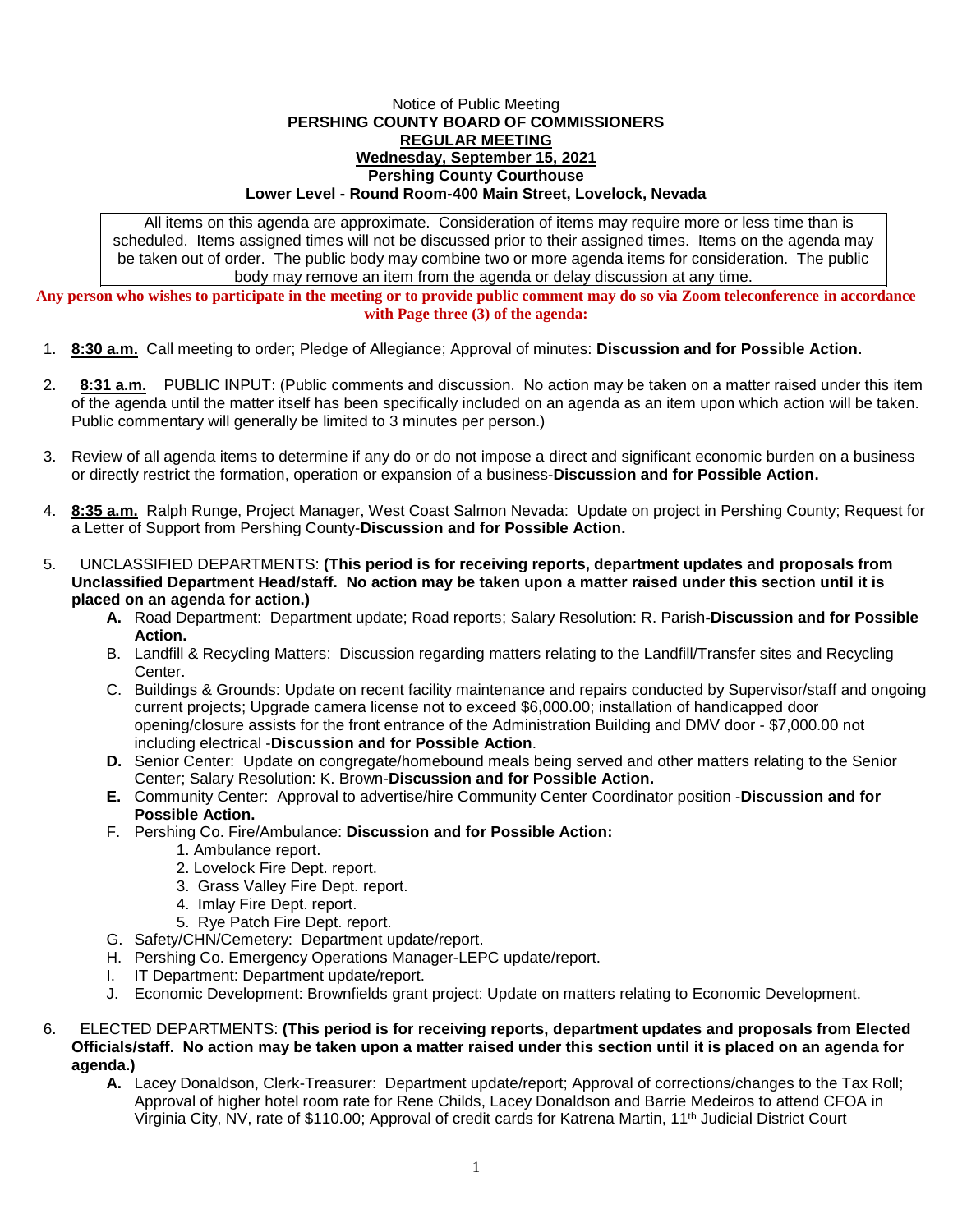Administrator-\$2,500.00 and Giselda Canales, Senior Center Director-\$2,000.00-**Discussion and for Possible Action.**

- B. Rene Childs, Auditor-Recorder: Department update/report.
- C. Laureen Basso-Cerini, Assessor: Department update/report; Contract with Farr West Engineering for Fiscal Year 2022 GIS Services; Contract for Professional Services with Mark Stafford, Real Estate Appraiser for appraisal of projects such Geothermal, Solar and Data Center-**Discussion and for Possible Action**.
- D. Bryce Shields, District Attorney: Department update/report.
- E. Judge Karen Stephens, Justice Court: Department update/report.
- **F.** Jerry Allen, Sheriff's Dept.: Department update/report; Salary Resolution-E. Wolicki; Request to advertise/hire for vacancy due to employee retirement-**Discussion and for Possible Action.**
- 7. 11th Judicial District Court: Request for removal of inventory items: 5-7 tier rotary file arc metal file cabinets; 1 Kodak camera-microfilm machine-**Discussion and for Possible Action.**
- 8. Grass Valley Advisory Board: Update on matters relating to the Grass Valley area.
- 9. Derby Field Airport: Update on matters relating to the Derby Field Airport; Approval of higher hotel room rate for Commissioner Larry Rackley to attend NVAA Conference in Tonopah, NV, September 27-29, 2021-**Discussion and for Possible Action.**
- 10. Board Appointments/Resignations: Recreation Board; Cemetery Board; Solid Waste Management/Recycling Board; Volunteer Advisory Board-**Discussion and for Possible Action**.
- 11. **9:40 a.m.** Frontier Community Coalition: Placement of two full-time or combination thereof positions within the county through the Healthy Community Coalition to provide direct client services through May 2023 at no cost to Pershing County-**Discussion and for Possible Action**.
- 12. **10:00 am.** Robert Rule, Naval Air Station Fallon: Discussion regarding Pole Line Road-**Discussion and or Possible Action**.
- 13. **10:30 a.m.** Dayna Giambastiani, G2 Archaeology: Request to create a link on the Pershing County website linking a virtual tour to the Marzen House Museum page. The tour will provide an opportunity to virtually "walk through" the Rochester Mining District with funding for project to come from Coeur Mining, Inc.-**Discussion and for Possible Action.**
- 14. Update from Emergency Management relating to the COVID-19; List of proposed projects, prioritizing and changing/amending the projects for allocation of the Covid-19 American Rescue Plan funding for Pershing County in the amount of \$1,306,252.00-**Discussion and for Possible Action.**
- 15. Litigation Meeting.
- 16. Report from Legal Counsel.
- 17. Report from Administrative Assistant/HR Rep.-County Commissioner's Office..
- 18. Items for future agendas- **Discussion and for Possible Action.**
- 19. Correspondence.
- 20. Matters of the Board for Discussion.

Board Member reports. Board Liaison reports. (Nevada Works, Safety, Hospital Board, Emergency Management, Cemetery, Recreation Board, WNDD, Pe. Co. Economic Dev./, Community Center, Airport Advisory Board; Museum Advisory Board, Library Board, Senior Center Advisory Board, Central Nevada Water Authority, Planning Board, Broadband Advisory Board, 911 Committee, Solid Waste Management Recycling Advisory Board, Pe. Co. Volunteer Advisory Board, T. V. Board, Frontier Coalition, Humboldt River Water Basin Authority.)

21. PUBLIC INPUT: (Public comments and discussion. No action may be taken on a matter raised under this item of the agenda until the matter itself has been specifically included on an agenda as an item upon which action will be taken. Public commentary will generally be limited to 3 minutes per person.)